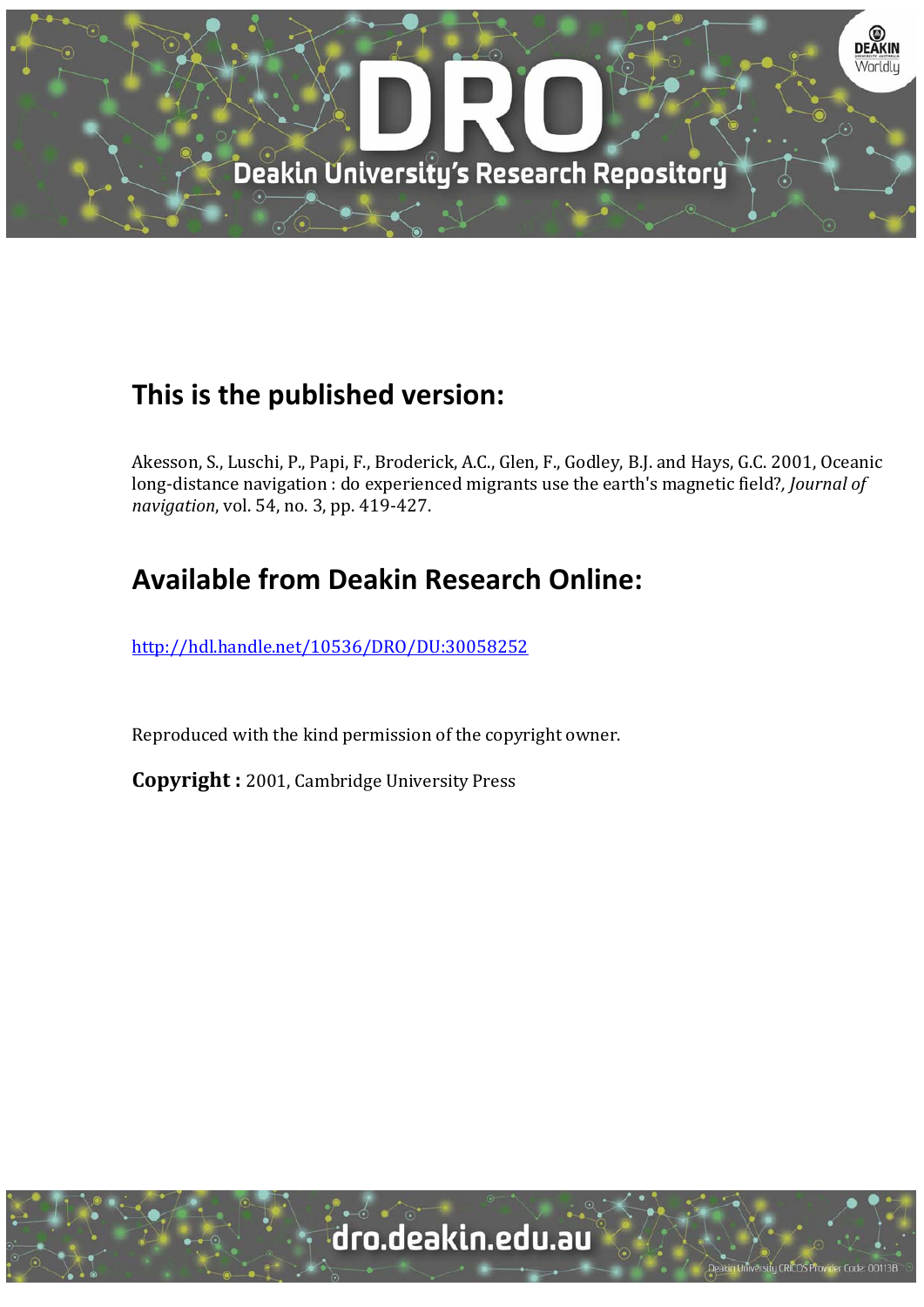# Oceanic Long-distance Navigation: Do Experienced Migrants use the Earth's Magnetic Field ?

## S. Åkesson

(*Lund University*, *Sweden*)

### P. Luschi and F. Papi

(*University of Pisa*, *Italy*) and

### A. C. Broderick, F. Glen, B. J. Godley and G. C. Hays

(*University of Wales*, *Swansea*)

Albatrosses and sea turtles are known to perform extremely long-distance journeys between disparate feeding areas and breeding sites located on small, isolated, oceanic islands or at specific coastal sites. These oceanic journeys, performed mainly over or through apparently featureless mediums, indicate impressive navigational abilities, and the sensory mechanisms used are still largely unknown. This research used three different approaches to investigate whether bi-coordinate navigation based on magnetic field gradients is likely to explain the navigational performance of wandering albatrosses in the South Atlantic and Indian Oceans and of green turtles breeding on Ascension Island in the South Atlantic Ocean. The possibility that magnetic field parameters can potentially be used in a bi-coordinate magnetic map by wandering albatrosses in their foraging area was investigated by analysing satellite telemetry data published in the literature. The possibilities for using bi-coordinate magnetic navigation varied widely between different areas of the Southern Oceans, indicating that a common mechanism, based on a bi-coordinate geomagnetic map alone, was unlikely for navigation in these areas. In the second approach, satellite telemetry was used to investigate whether Ascension Island green turtles use magnetic information for navigation during migration from their breeding island to foraging areas in Brazilian coastal waters. Disturbing magnets were applied to the heads and carapaces of the turtles, but these appeared to have little effect on their ability to navigate. The only possible effect observed was that some of the turtles with magnets attached were heading for foraging areas slightly south of the control turtles along the Brazilian coast. In the third approach, breeding female green turtles were deliberately displaced in the waters around Ascension Island to investigate which cues these turtles might use to locate and return to the island; the results suggested that cues transported by wind might be involved in the final stages of navigation.

#### KEY WORDS

1. Animal Navigation. 2. Migration. 3. Orientation.

1. INTRODUCT ION. Albatrosses and sea turtles are known for their impressive navigational abilities, enabling them to locate isolated breeding islands or to pinpoint specific locations on continental shores successfully after long oceanic migrations.

THE JOURNAL OF NAVIGATION 419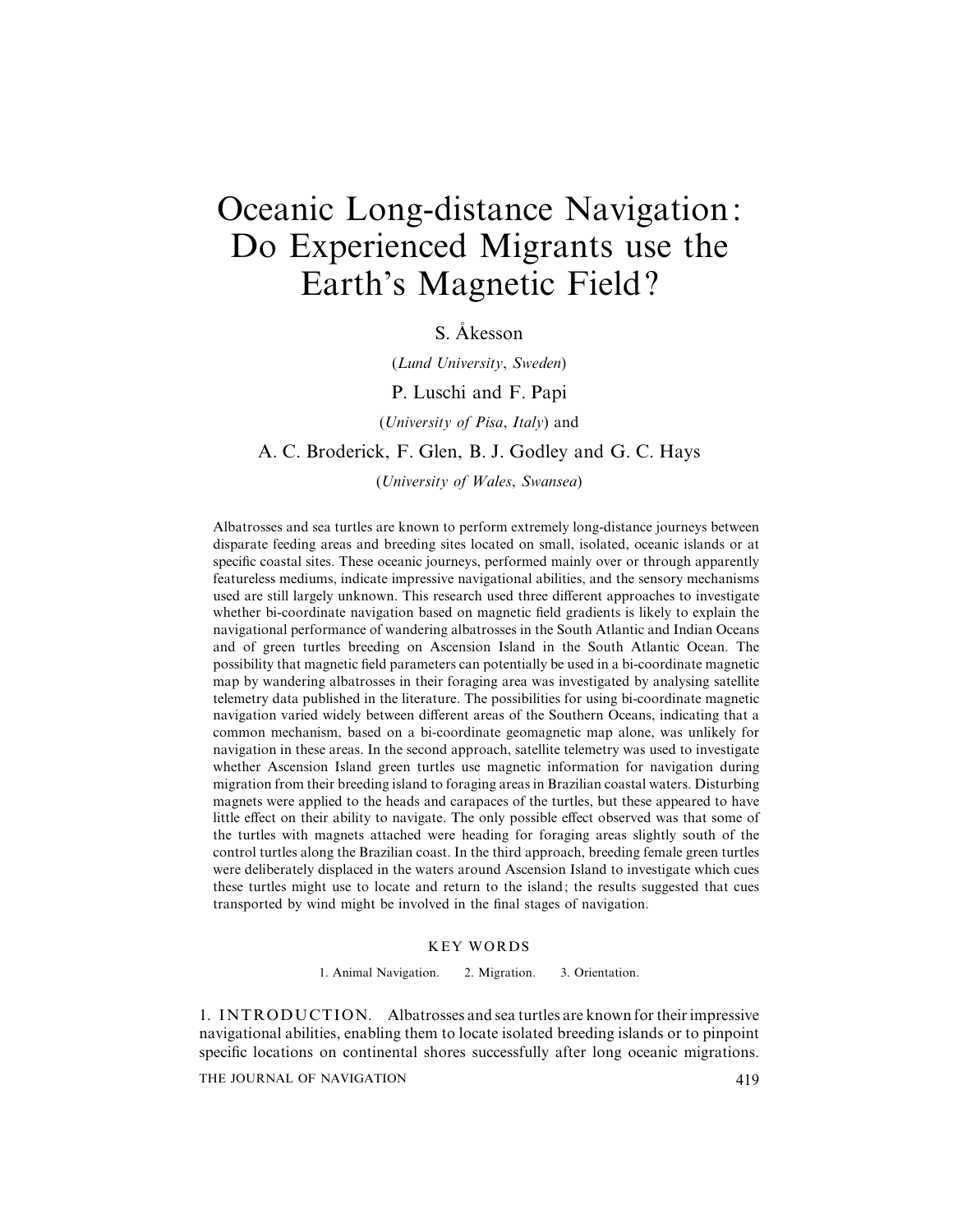They exemplify the most enigmatic masterpieces of long-distance navigation performed by any animal. Despite these impressive navigational performances, it is still largely unknown which cues they use for navigation in open oceans and how they are able to locate remote islands (cf. Åkesson, 1996; Papi and Luschi, 1996).

Recent experiments with loggerhead turtles *Caretta caretta* show that hatchlings rely on an inherited programme that enables them to use a number of different cues to find a direction to the open ocean. A sequence of behavioural responses is triggered by first visual cues on the beach, then wave direction as the hatchlings enter the sea and later geomagnetic cues become predominant in the ocean (Lohmann and Lohmann, 1996a and 1998). Hatchlings of loggerhead turtles have been shown to respond, by changing their preferred courses recorded in circular test arenas, when exposed to artificial magnetic fields of increased field strength and decreased steepness of the inclination angle (Lohmann and Lohmann, 1994 and 1996). These results suggest that hatchlings have an inherited tendency to change their migratory course on the basis of geomagnetic information. These behavioural experiments support the idea that hatchlings are able to detect and respond to very small changes in the two parameters of the Earth's magnetic field, total field intensity and angle of inclination (Lohmann and Lohmann, 1994, 1996a, 1996b and 1998). Both these gradients vary over the Earth's surface (Skiles, 1985) and can in theory be used in many areas to locate geographical sites (Wallraff, 1990; see also Lohmann and Lohmann 1996a).

Akesson and Alerstam (1998) approached this possible use of geomagnetic information by analysing satellite telemetry data recorded and published in the literature for foraging wandering albatrosses *Diomedea exulans* breeding in South Georgia, in the south-western Atlantic Ocean (Prince *et al*., 1992) and on the Crozet islands, in the south-western Indian Ocean (e.g. Jouventin and Weimerskirch 1990, Weimerskirch *et al*., 1993). The objective was to analyse whether any combination of the five geomagnetic field parameters, i.e. inclination, declination, horizontal, vertical and total field intensity, could explain the birds' navigation performances in the two oceanic foraging areas. Other approaches adopted were to perform experiments with green turtles *Chelonia mydas* breeding on Ascension Island in the South Atlantic, by temporarily applying disturbing magnets and by performing displacements (Carr, 1984; Mortimer and Carr, 1987 and Luschi *et al*., 1998) and studying the subsequent movements of the turtles recorded by satellite telemetry (ARGOS).

#### 2. METHODS AND STUDY SPECIES.

2.1. *Wandering albatrosses*. Long-distance foraging flights of wandering albatrosses breeding on South Georgia (54°00′S, 38°36′W; 3 tracks) and Crozet Islands (46 $\degree$ 26'S, 51 $\degree$ 52'W; 8 tracks) recorded by satellite telemetry (Jouventin and Weimerskirch, 1990; Prince *et al*., 1992 and Weimerskirch *et al*., 1993) were selected for further analyses of the geomagnetic field parameters encountered (A kesson and Alerstam, 1998). The foraging trips lasted between 3 and 33 days and covered distances of 3664 to 15 200 km mainly to the northwest (South Georgia) and north to east (Crozet) of the breeding islands (Jouventin and Weimerskirch, 1990; Prince *et al*., 1992 and Weimerskirch *et al*., 1993). Information on total field intensity, horizontal and vertical field intensity, inclination and declination in the area of foraging were extracted from geomagnetic maps published by the US Geological Survey (Peddie, 1993; for further details of method see Akesson and Alerstam, 1998). From these values, the extent to which different combinations of magnetic field parameters give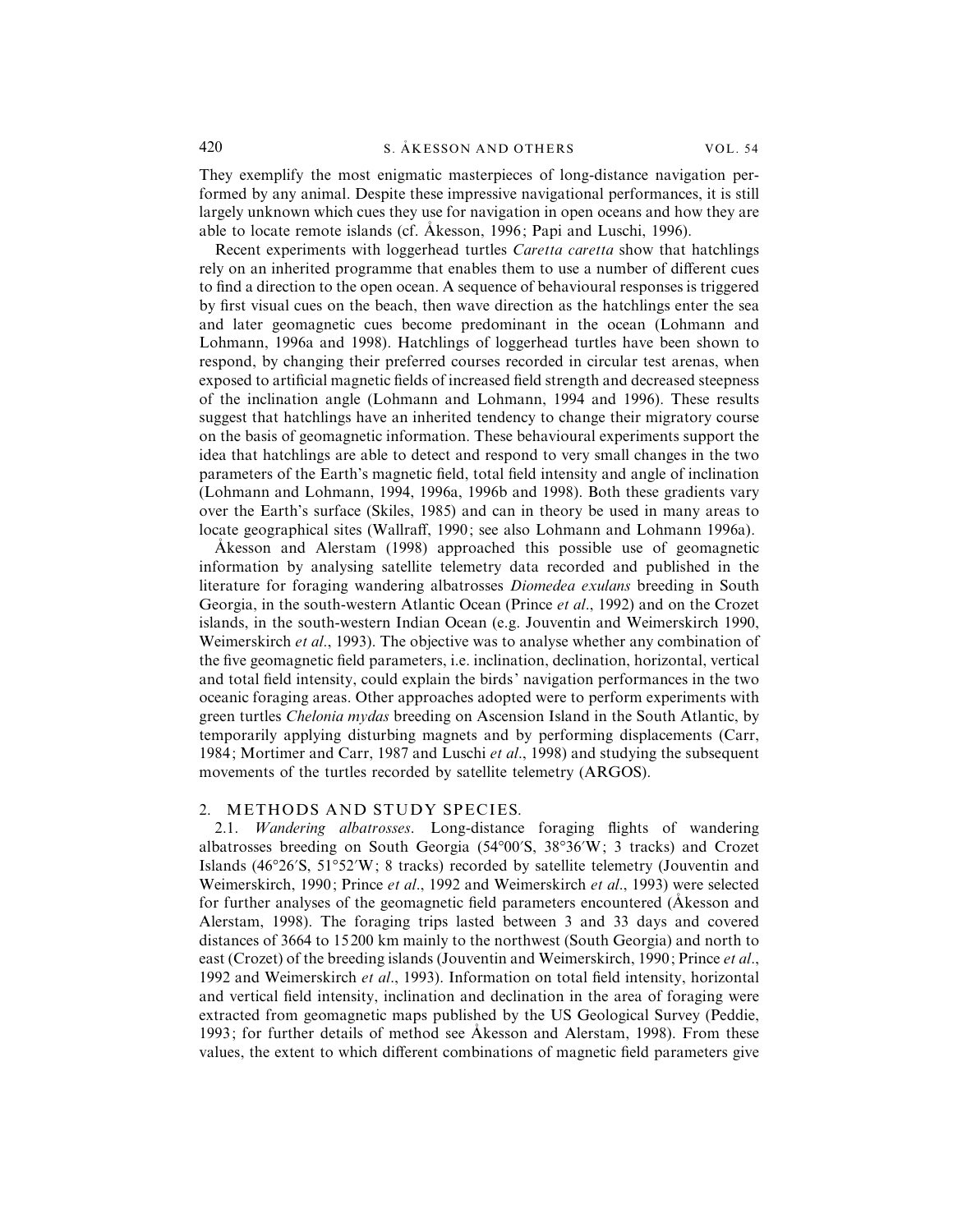unique combinations of values useful for bi-coordinate navigation in the two foraging areas was evaluated (Figure 1; cf. Akesson and Alerstam, 1998).

2.2. *Experiments with green turtles breeding on Ascension Island*. The navigational abilities of green turtles breeding on Ascension Island ( $7^{\circ}57^{\prime}S$ ,  $14^{\circ}22^{\prime}W$ ) and migrating to coastal waters of Brazil has been a matter of considerable discussion (Carr, 1984; Mortimer and Carr, 1987 and Luschi *et al*., 1998). Two main hypotheses have been suggested to explain the turtles' ability to pinpoint the island, based on chemosensory information transported westwards with the South Atlantic Equatorial Current (Koch *et al*., 1969 and Carr, 1972) and geomagnetic field information forming a bi-coordinate gradient map, based on angle of inclination and total field intensity (Lohmann and Lohmann, 1996a and 1998). The magnetic grid around Ascension Island provides optimal conditions for bi-coordinate magnetic navigation (Skiles, 1985; Lohmann and Lohmann, 1996b) and, therefore, the research investigated this possibility by applying disturbing magnets to sea turtles to be tracked by satellite telemetry during ocean migration, with particular interest in recording the turtles' orientation during natural migration (Papi *et al*., 2000).

Female green turtles were equipped with satellite transmitters (Telonics), eight as controls and seven also with magnets as experimentals. Six cylindrical magnets of neodymium (type Neo 35, Calamit Trading, Milan, Italy) were attached at positions on the carapace and head of the experimental turtles, with a galvanic-timed mechanism to release the magnets after approximately four weeks. No point on the head of each turtle was more than 20 cm from the magnet, resulting in magnetic field exposures of at least 15 000 nT; for the rest of the body, the artificial magnetic field was increased by at least 6000 nT. The magnets were attached so that a nearly random oscillation of the magnets was assured as the turtle moved in water (for details on methods see Papi *et al*., 2000). The migration direction, mean speed of migration, and straightness index recorded from satellite telemetry for experimental turtles was later compared with the migration routes taken by the control turtles without magnets. Mardia's one-way classification test  $(F_{1, df})$  was used to examine whether the mean orientation differed between turtles with and without magnets, based on the time passed (2, 5 or 10 days) after deployment with satellite transmitters (Mardia, 1972). One additional turtle was released without magnets, but she followed a winding route around the Island before departure to Brazil, and was therefore excluded from further analysis.

In the second experiment, the turtles' ability to find the breeding site on Ascension Island after deliberate displacement was investigated. For these displacements, female green turtles were captured after egg laying at the beaches of Ascension during the early phase of the breeding cycle. They were transported between 60 and 450 km by ship and released at sea at 8 sites in different compass directions from the breeding island (Luschi *et al*., in press). By analyzing the turtles' search trajectories, the two alternative hypotheses, based on chemosensory cues transported by ocean currents (Koch *et al*., 1969 and Carr, 1984) and geomagnetic bi-coordinate navigation (Lohmann and Lohmann, 1996a and b, see also Wallraff, 1990), were investigated to see if they explain the turtles' ability to locate the island, or if the navigational performances could be explained by other cues.

#### 3. RESULTS.

3.1. *Foraging wandering albatrosses : are reliable bi-coordinate magnetic maps*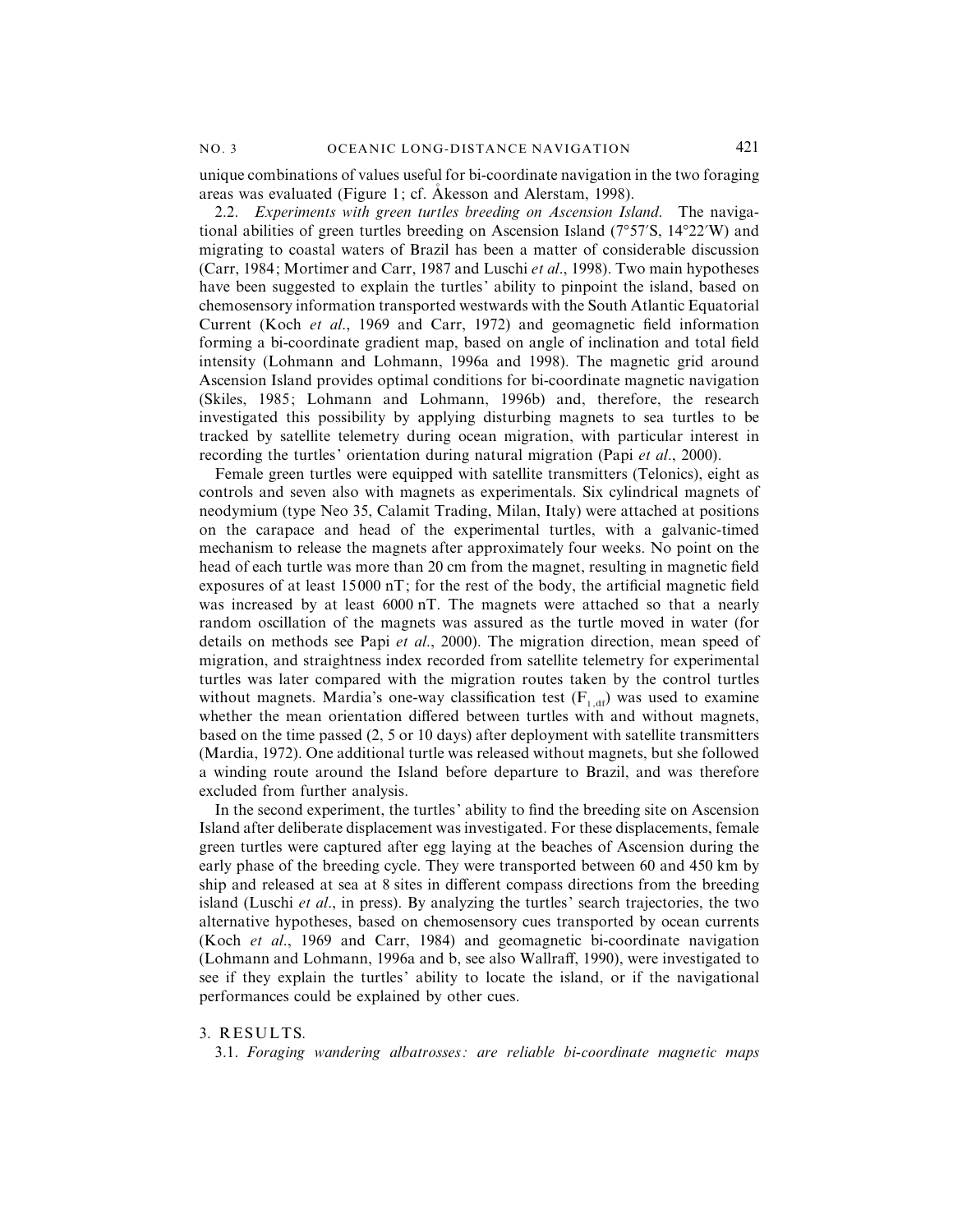*available in the ocean ?* The two longest foraging tracks from South Georgia (7478 km) and Crozet Islands (15 200 km) were selected and plotted in the parameter space of total field intensity and angle of inclination in Figure 1 (from Akesson and



Inclination (deg)

Figure 1. (A) Trajectories of the two longest foraging tracks for wandering albatrosses breeding at South Georgia (SG, from Prince *et al*., 1992) and Crozet Islands (CI, from Jouventin and Weimerskirch, 1990). (B) Total field intensity and angle of inclination for the foraging trajectories given in A (unbroken line: SG, broken line: CI). The values are plotted as deviations from values at the starting point (origin for track SG: inclination = 53.4 ° and total field intensity = 29.6  $\mu$ T; origin for track CI: inclination =  $62.2^\circ$  and total field intensity =  $37.6 \mu T$ ). Modified after Åkesson and Alerstam (1998).

Alerstam, 1998). By observing the magnetic values for tracks, it could be seen that, for the track selected from South Georgia, each geographic location is represented by a unique combination of values on a grid that in theory could be used for bicoordinate magnetic navigation (i.e. the lines do not overlap). However, the male wandering albatross departing on a foraging flight from Crozet Island, experienced a problem of parallel grids (magnetic field parameters varying in the same geographical direction) resulting in values plotted more or less along a straight line (Figure 1). In the foraging area used around South Georgia, all geomagnetic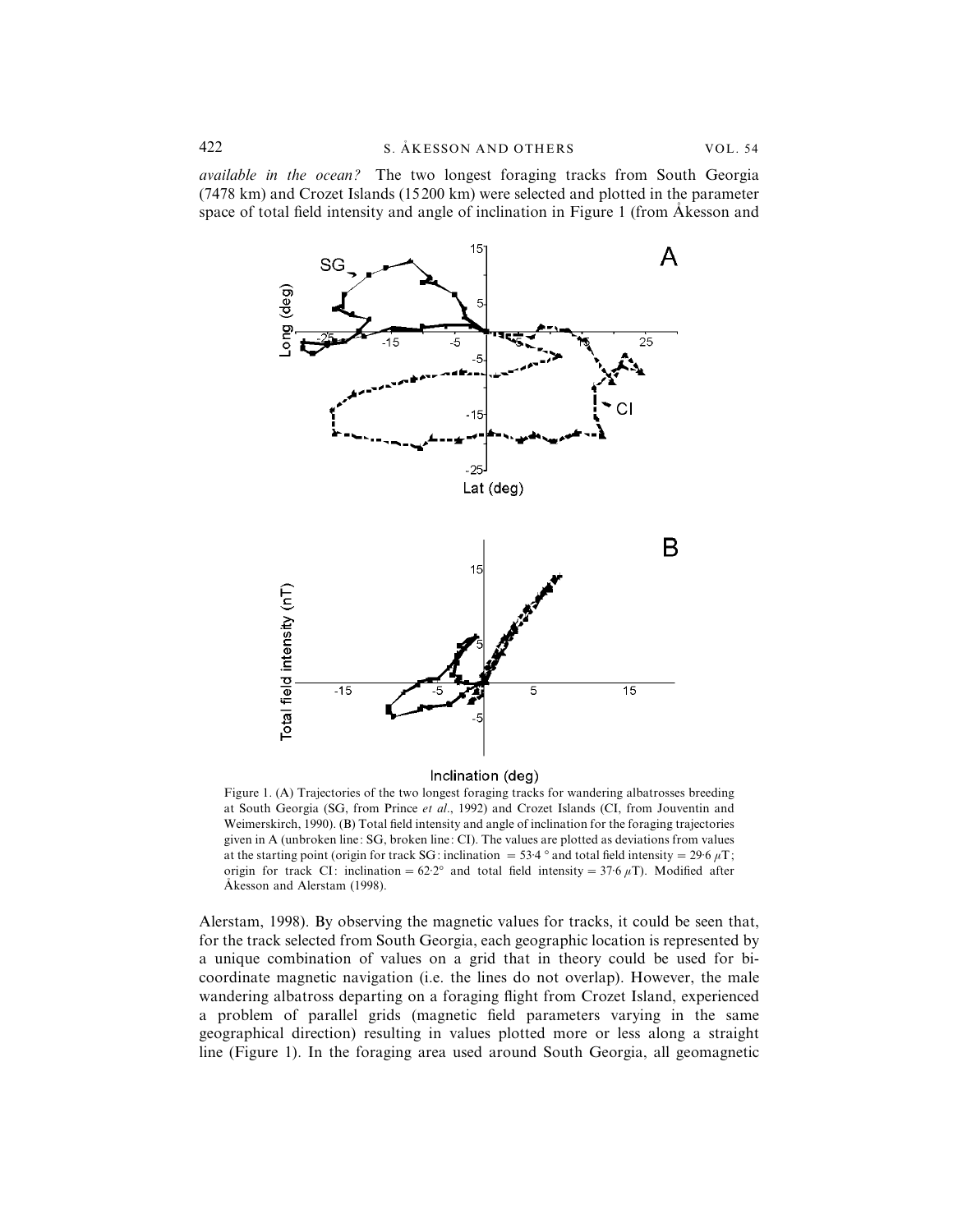Table 1. Departure directions for female green turtles migrating from Ascension Island to foraging areas along the Brazilian coast tracked by satellite telemetry. Mean angles of orientation  $(\alpha)$ , vector length (r), number of individuals (N) and significance level according to the Rayleigh test (Batschelet, 1981) are given for each category. \*\*\*:  $p < 0.001$ . For further information see Figure 2.

| Category | Period  | α           | N |           |
|----------|---------|-------------|---|-----------|
| Control  | 2 days  | $254^\circ$ |   | $0.99***$ |
| Magnets  | 2 days  | $251^\circ$ |   | $0.99***$ |
| Control  | 5 days  | $259^\circ$ | 8 | $0.99***$ |
| Magnets  | 5 days  | $252^\circ$ |   | $0.99***$ |
| Control  | 10 days | $261^\circ$ |   | $0.99***$ |
| Magnets  | 10 days | $257^\circ$ |   | $0.99***$ |



Figure 2. Mean angle of orientation for adult female green turtles departing with (open symbols, broken line) and without (filled symbols, filled line) disturbing magnets from Ascension Island to feeding waters along the Brazilian coast. (A) 2 days, (B) 5 days and (C) 10 days, after deployment with satellite transmitters on Ascension Island.

parameter combinations, except horizontal intensity and declination, were classified as feasible for bi-coordinate navigation (Table 1 in Akesson and Alerstam, 1998). On the other hand, in the area of Crozet Island, it was observed that not a single pair of magnetic gradient combinations was free from complications (i.e. parallel isomagnetics, weak gradient, ridge or valley of gradient, curved isomagnetics giving the same coordinate values at two sites; for further information see Akesson and Alerstam, 1998). There were only three parameter combinations for which at least 8 of the 11 tracks were classified as acceptable for geomagnetic navigation in both areas; these were total field intensity/declination, vertical field intensity/declination and inclination/declination (Akesson and Alerstam, 1998). However, to record declination the birds need to be able to detect the direction towards the geographic North, and therefore a combination of information from the geomagnetic field and celestial cues are needed.

4. EXPERIMENTS WITH MAGNETS ON GREEN TURTLES. All female green turtles, with and without magnets, departing on migration from Ascension Island to Brazil selected very similar courses slightly south of west (Table 1 and Figure 2; Luschi *et al*., 1998 and Papi *et al*., 2000). There were no significant differences in mean angle of orientation between the control and experimental turtles for the three time periods analysed (2 days:  $F_{1,13} = 0.3$ ; 5 days:  $F_{1,13} = 1.5$ ; 10 days: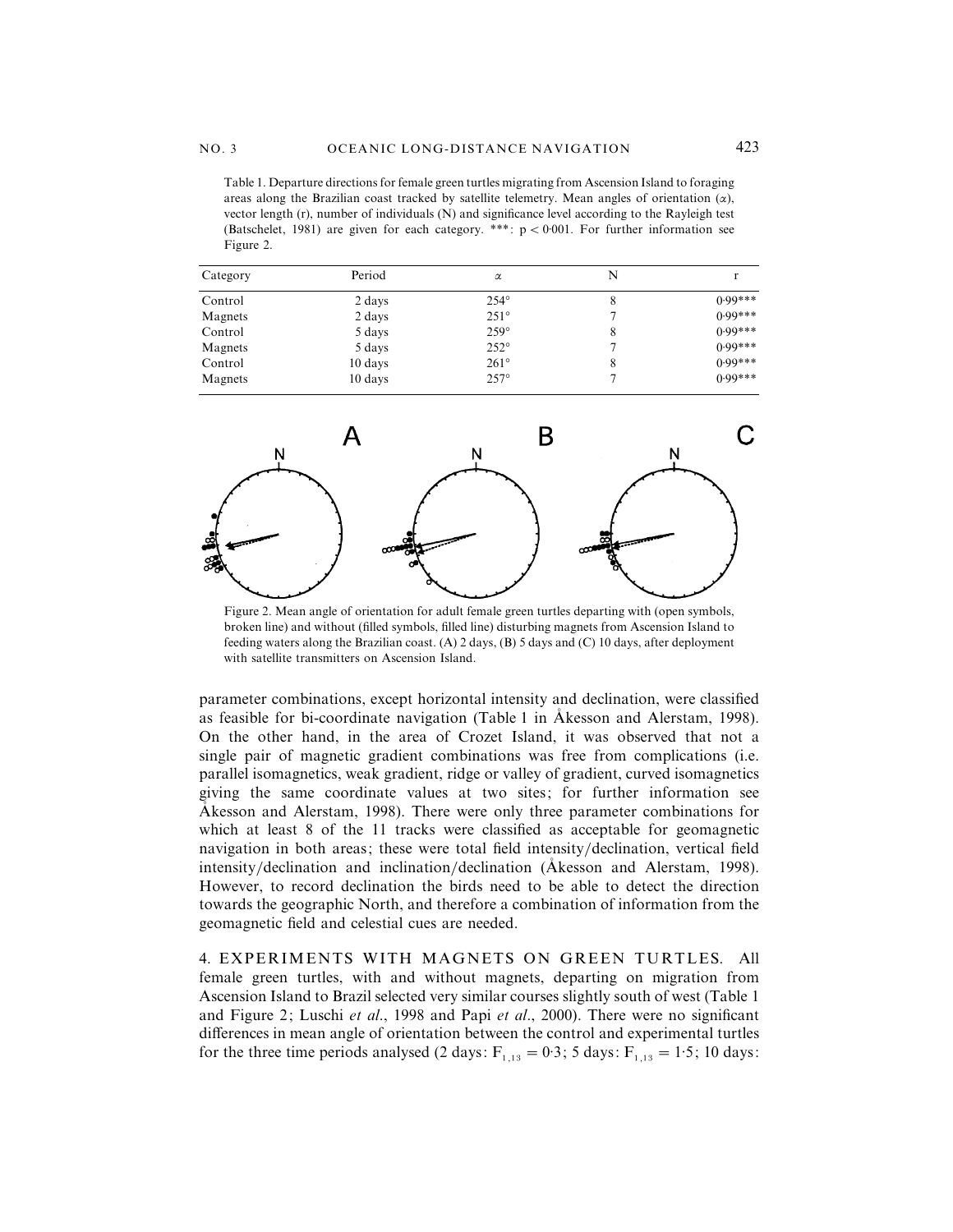

Figure 3. Departure directions recorded 24 hours after release for adult female green turtles displaced by ship from Ascension Island and released at sea during the breeding period. Departure directions are given relative to the direction to Ascension Island along a great circle route (up). Mean angle of orientation  $(\alpha)$ , vector length (r), number of individuals (N), and significance level (P) according to the Rayleigh test (Batchelet, 1981) are given.

 $F_{1,13} = 0.8$ ; p < 0.05 in all cases, one-way classification test (Mardia, 1972)). The migration routes were compared with respect to mean travel speed and course straightness index, and no difference was found between the control and experimental turtles (statistics given in Papi *et al*., 2000). The only difference found was that some of the experimental turtles with magnets were heading for foraging areas along the coast of Brazil slightly south of the controls. However, it is not clear if this was an effect of the magnets or if these individual turtles normally use these foraging areas, since foraging areas of green turtles are widely spread along the east coast of Brazil (Mortimer and Carr, 1987). Both groups of turtles travelled faster during the day than at night, and there was no difference in travel speed between the groups during the day or the night. Furthermore, no difference was found in the speed of migration with or without a visible moon at night. For further details on analyses, see Papi *et al*. (2000).

5. DISPLACEMENT EXPERIMENTS WITH BREEDING GREEN TURTLES. Turtles displaced by ship were released at eight different sites, to the south, west and north of Ascension Island. Of eighteen displaced turtles, ten were able to find their way back to the nesting beaches on Ascension Island (Luschi *et al*., in press). Four immediately returned to Brazil when released at sea, while four others searched for the island without success, and later returned to Brazil (Luschi *et al*., in press). The two sites to the west of the island were located within the hypothetical plume of chemical cues transported by the westerly ocean currents passing Ascension (cf. Koch *et al*., 1969 and Carr, 1972). Five of the turtles were released at these sites and all of them moved off in different directions and initiated meandering movements suggestive of searching. Only three of these turtles were able to locate the island and only when, during their search, they were approaching from the north (Luschi *et al*., in press). For all turtles, the mean departure direction, as calculated for 24 hours after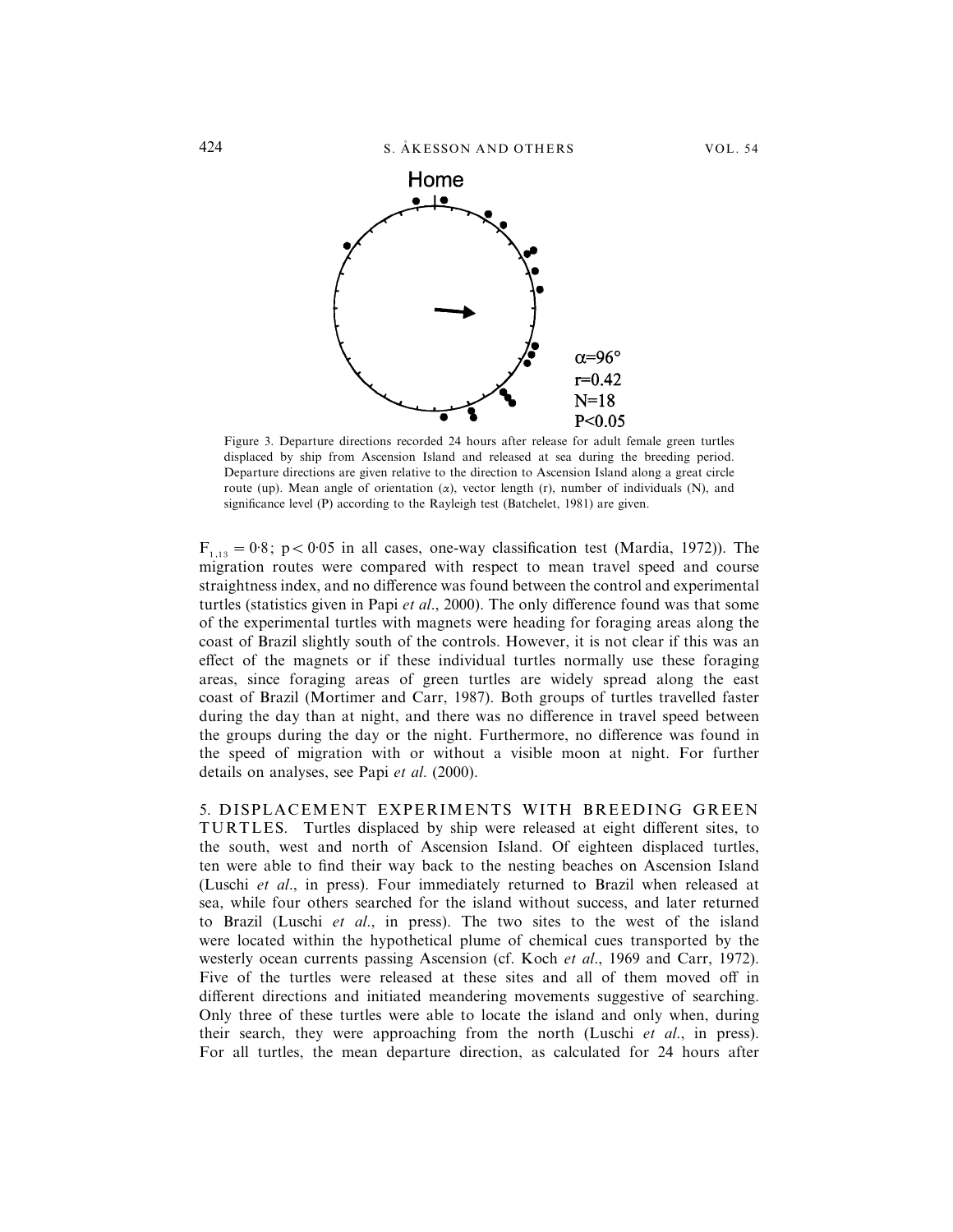release, was not directed towards Ascension Island but east of the home direction (Figure 3), indicating that bi-coordinate magnetic navigation was not used by the turtles.

### 6. DISCUSSION.

6.1. *Do oceanic navigators use magnetic maps ?* The recent findings by Lohmann and Lohmann (1996a, b), suggest that oceanic navigators such as sea turtles do indeed possess a sensory ability that can in theory be used for bi-coordinate magnetic navigation (cf. Wallraff, (1990). This possibility has resulted in the recent development of theoretical models (Phillips, 1996 and Walker, 1998) and in considerable discussion of behavioural data collected on magnetic navigation in animals (Wallraff, 1999; see also for example Gould, 1985 and Walcott, 1996). The analyses of satellite tracks of wandering albatrosses foraging in the Southern Ocean by Akesson and Alerstam (1998) show that in some areas of the ocean, i.e. around Crozet Islands in southwestern Indian Ocean, a reliable combination of magnetic gradients is not available for navigation, indicating against the possibility of bi-coordinate navigation in these areas. However, other geographical regions might provide useful magnetic bicoordinate maps. Examples of such areas are currently found around South Georgia where wandering albatrosses forage (Akesson and Alerstam, 1998) in the North Atlantic (cf. Lohmann and Lohmann, 1996a and b) and around Ascension Island (Luschi *et al*., 1998 and Papi *et al*., 2000) where sea turtles migrate as hatchlings or adults. However, due to secular variation, local values of magnetic field parameters change over time (Skiles, 1985; see also Courtillot *et al*., 1997).

The experiments with green turtles using magnets to disturb their perception of the Earth's magnetic field resulted in only negligible negative effects on the turtles' migratory performance between Ascension Island and Brazil (Papi *et al*., 2000). The turtles were able to navigate in the open ocean despite experiencing disturbed magnetic fields. They followed lengthy straight paths by day and night, suggesting that cues other than the magnetic field could provide reliable compass courses. In the open ocean, a constant heading can be held using any of the animal biological compasses, which are based on astronomical cues (the sun and the related pattern of skylight polarisation, moon and stars) or on the geomagnetic field (Papi, 1992). Sea turtles seem to be unable to see stars (Ehrenfeld and Koch, 1967) and therefore during moonless or overcast nights they would have to rely on geomagnetic field information. The experimental turtles with magnets, however, did not perform worse than the controls on moonless nights, suggesting that presumable cues other than the magnetic field might be used for keeping the course. It is possible that the direction of the waves, being fairly constant in open ocean, might be used for orientation. However, during the process of migration the wave direction would need to be repeatedly calibrated relative to, for example, astronomical compasses (Papi and Luschi, 1996 and Papi *et al*., 2000) since the direction and speed of the currents might differ between geographical areas.

6.2. *What sensory cues do green turtles use to locate oceanic breeding islands ?* Results from the displacement experiments suggest that the female green turtles did not use true bi-coordinate magnetic navigation to locate the island, nor did they swim against the ocean current passing Ascension, as was suggested by Koch *et al*. (1969) and Carr (1984). If the turtles had relied on geomagnetic field cues, they would be expected to home by direct routes to Ascension Island from any given location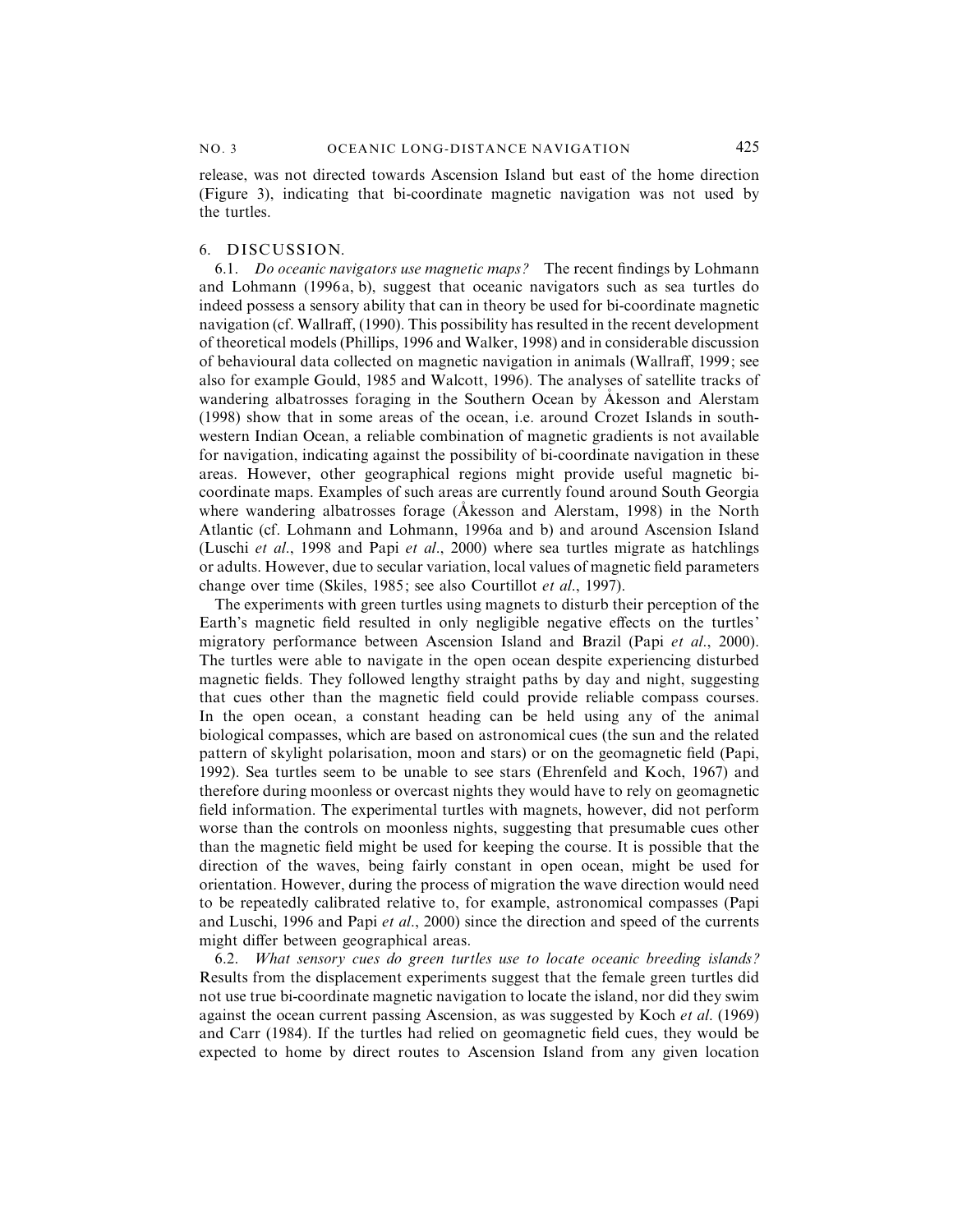around the breeding island. This was not the case, since on most occasions the sea turtles moved off in other directions and only later were able to find the island after searching for some time (Luschi *et al*., in press). The ability to find the island from the west – that is, down-current from Ascension – was not – as expected – higher compared to other directions. Instead the turtles seemed to find Ascension Island successfully only from the north and northwest. This correlates with the downwind direction from Ascension, which suggests that cues transported by the wind are used (Luschi *et al*., in press).

In conclusion, based on the different experimental and analytical approaches used to investigate the possibility that animals navigating in oceans use a bi-coordinate magnetic map, it must be concluded that there are areas of the ocean where the use of bi-coordinate magnetic navigation seems highly improbable (A/ kesson and Alerstam, 1998). Furthermore, there is little support for the hypothesis that adult green turtles use geomagnetic cues for navigation during migration, but rather that visual cues and perhaps direction of waves provide compass information for orientation (Papi *et al*., 2000). The displacement experiment with breeding green turtles suggests that windborne cues, rather than the geomagnetic field or cues transported by ocean currents, are used by the turtles to pinpoint the breeding island (Luschi *et al*., in press).

#### ACKNOWLEDGEMENTS

We thank the crews of MV *Ascension* and RMS *St*. *Helena* and many island residents for invaluable help during fieldwork on Ascension Island. Thanks also to the Administrator of Ascension Island, H. H. Geoffrey Fairhurst, the First Ascension Scout Group, the United States Air Force, Merlin Communications, CRS, Sealift. Financial support was given by The Swedish Natural Science Research Council (NFR) and the Crafoord foundation (to S.A.), from the Accademia Nazionale dei Lincei and the Italian Space Agency (to F.P.), and from the Natural Environmental Research Council of the UK (NERC) and from the Department of the Environment, Transport and Regions (DETR) through the Darwin Initiative program (to G.H.).

#### REFERENCES

- A/ kesson, S. (1996). Geomagnetic map used for long-distance navigation ? *Trends Ecol*. *Evol*. **11**, 398–400. Å kesson, S. and Alerstam, T. (1998). Oceanic navigation: are there any feasible geomagnetic bi-coordinate combinations for albatrosses ? *J*. *Avian Biol*. **29**, 618–625.
- Batschelet, E. (1981). *Circular Statistics in Biology*. New York: Academic Press.
- Carr, A. (1972). The case for long-range, chemoreceptive piloting in *Chelonia*. In: *Animal Orientation and Navigation* (ed. S. R. Galler, K. Schmidt-Koenig, G. J. Jacobs and R. E. Belleville), pp. 469–483. Washington, DC: NASA SP-262.
- Carr, A. (1984). *The Sea Turtle*. *So Excellent a Fishe*. 2nd Ed. Austin: University of Texas Press.
- Courtillot, V., Hulot, G., Alexandrescu, M., Le Mouel, J.-L. and Kirschvink, J. L. (1997). Sensitivity and evolution of sea-turtle magnetoreception: observations, 27-9 modelling and constraints from geomagnetic secular variation. *Terra Nova*. **9**, 203–207.
- Ehrenfeld, D. W. and Koch, A. L. (1967). Visual accommodation in the green turtle. *Science*. **155**, 827–828. Gould, J. L. (1985). Are animal maps magnetic ? In: *Magnetite Biomineralization and Magnetoreception in*
- *Organisms* (ed. J. L. Kirschvink, D. S. Jones and B. J. MacFadden), pp. 257–268. New York: Plenum. Jouventin, P. and Weimerskirch, H. (1990). Satellite tracking of wandering albatrosses. *Nature*, **343**, 746–748.
- Koch, A. L., Carr, A. and Ehrenfeld, D. W. (1969). The problem of open sea navigation: the migration of the green turtle to Ascension Island. *J*. *Theor*. *Biol*. **22**, 163–179.